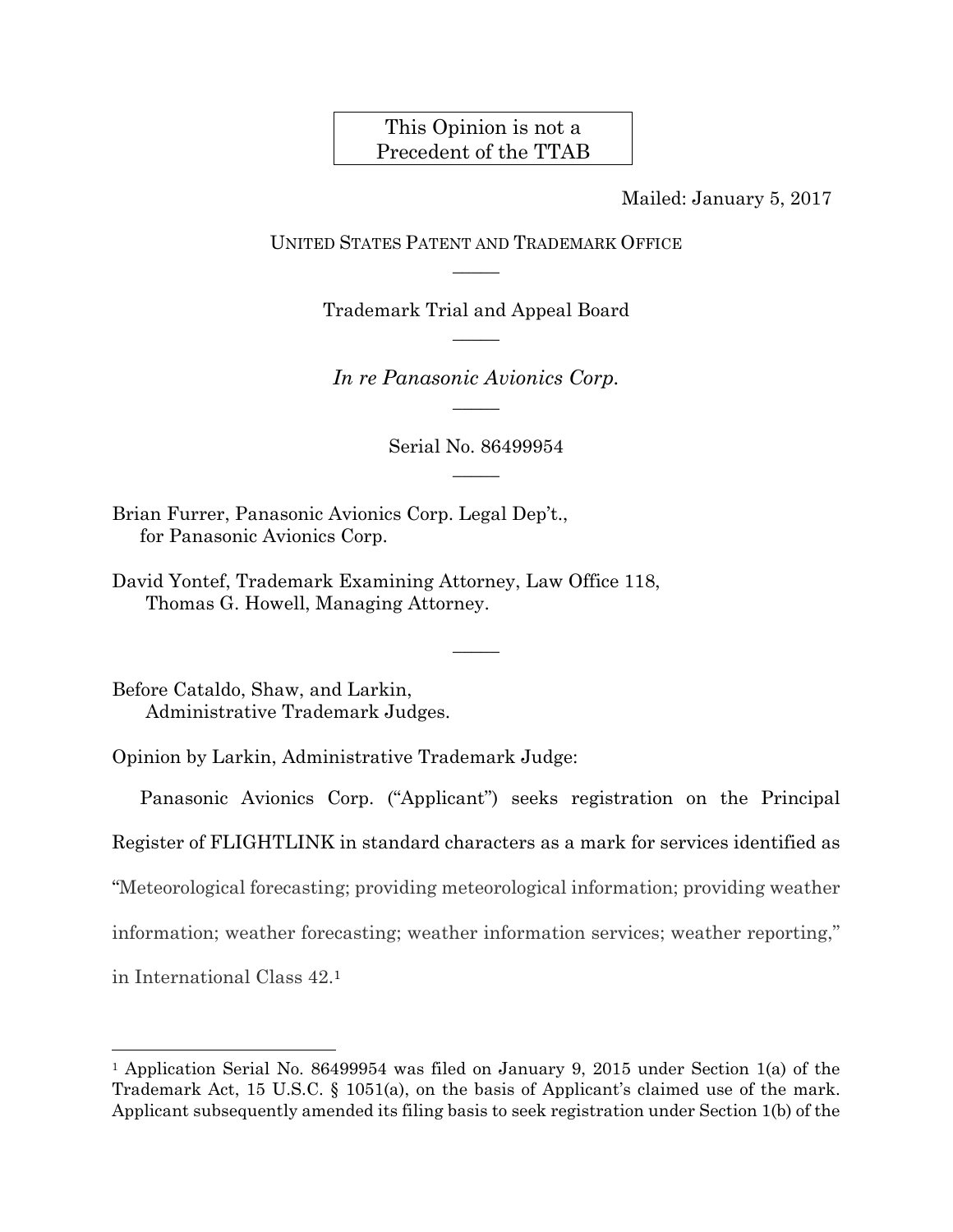The Trademark Examining Attorney has refused registration under Section  $2(e)(1)$  the Trademark Act, 15 U.S.C. § 1052(e)(1), on the ground that Applicant's mark is merely descriptive of the services identified in the application. When the Examining Attorney made the refusal final, Applicant appealed and requested reconsideration, which was denied. The case is fully briefed. We reverse the refusal to register.

**I. Record on Appeal** 

The record consists of the following:

- Applicant's specimen of use;  $2^{\circ}$
- Dictionary definitions of the word "flight" as "a trip made by or in an airplane

or spacecraft" and/or "a group of similar beings or objects flying through the air together" (April 23, 2015); 3

Trademark Act, 15 U.S.C. § 1051(b), on the basis of Applicant's allegation of a *bona fide* intention to use the mark in commerce.

<sup>2</sup> The Examining Attorney rejected the specimen because it did "not show the applied-for mark in use in commerce in connection with any of the services specified in International Class 42 in the application." He found that it "merely show[ed] the applied-for mark used to identify a technological weather system comprised of, among other things, a 'patented device [that] collects and transmits weather data' rather than showing the mark used in the sale or advertising of the identified services of 'meteorological forecasting', 'providing meteorological information', 'providing weather information', 'weather forecasting', 'weather information services' and 'weather reporting.'" April 23, 2015 Office Action.

<sup>3</sup> *Merriam-Webster Dictionary* (merriam-webster.com). April 23, 2015 Office Action. We grant the Examining Attorney's request, 10 TTABVUE 7, that we judicially notice additional definitions of "flight" from *The American Heritage Dictionary of the English Language* (4th ed. 2006). 10 TTABVUE 14-16. We may take judicial notice of dictionary definitions, *Univ. of Notre Dame du Lac v. J.C. Gourmet Food Imp. Co.*, 213 USPQ 594 (TTAB 1982), *aff'd*, 703 F.2d 1372, 217 USPQ 505 (Fed. Cir. 1983), including online dictionaries that exist in printed form or regular fixed editions. *In re Red Bull GmbH*, 78 USPQ2d 1375, 1377 (TTAB 2006).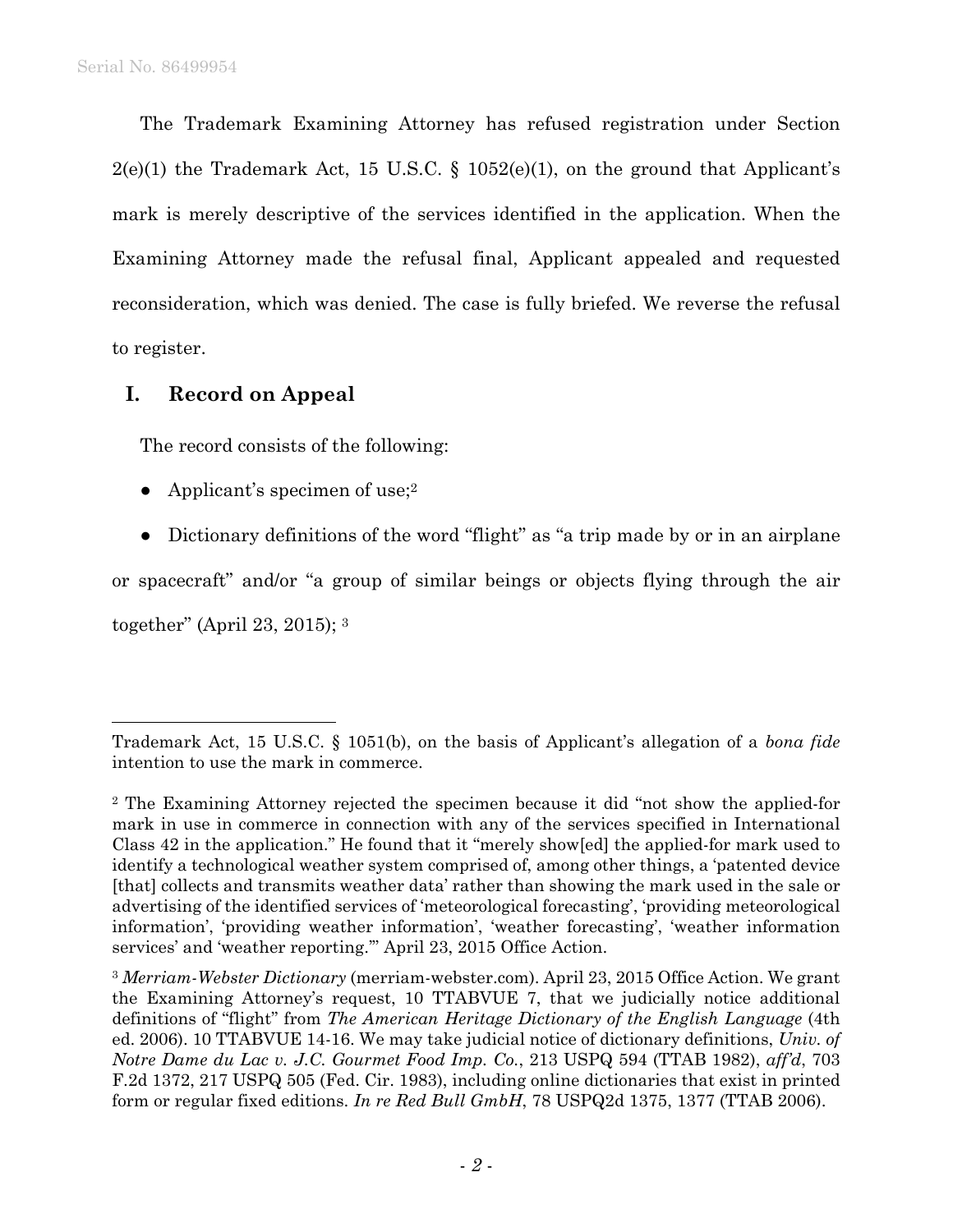Serial No. 86499954

1

● Dictionary definitions of the word "link" in its noun form as "a connecting element or factor," "a unit in a communication system," and "an identifier attached to an element (as an index term) in a system in order to indicate or permit connection with other similarly identified elements,"<sup>4</sup> as "something that enables communication between people,"5 and as "anything serving to connect one part or thing with another;"6 and in its verb form as "to connect computers so that information can be sent between them" (April 23, 2015 and November 30, 2015 Office Actions);7

● A page from a search of the *Merriam-Webster Dictionary* (merriamwebster.com) showing no entry for the word "flightlink" (May 23, 2016 Request for Reconsideration);

● Third-party registrations of the marks AIRFLITE and design, WSI INFLIGHT ("INFLIGHT" disclaimed), FLIGHT SENTINEL ("FLIGHT" disclaimed), FLIGHT FOCUS and design ("FLIGHT" disclaimed), and SPIRE FLIGHT SOLUTIONS ("FLIGHT SOLUTIONS" disclaimed) for various services, and an application to register TIMEX DATA LINK ("DATA LINK" disclaimed) for a variety of goods and services, made of record by the Examining Attorney to show the Patent and

<sup>4</sup> *Merriam-Webster Dictionary* (merriam-webster.com). April 23, 2015 Office Action.

<sup>5</sup> *Oxford Dictionaries* (oxforddictionaries.com). November 30, 2015 Office Action.

<sup>6</sup> *Dictionary.com* (dictionary.com). November 30, 2015 Office Action.

<sup>7</sup> *Macmillan Dictionary* (macmillandictionary.com). November 30, 2015 Office Action. We grant the Examining Attorney's request, 10 TTABVUE 7, that we judicially notice additional definitions of "link" in its noun and verb forms from *The American Heritage Dictionary of the English Language* (4th ed. 2010), the *Dictionary of Aeronautical English* (1999), and the *Dictionary of Computing* (6th ed. 2010). 10 TTABVUE 18-25.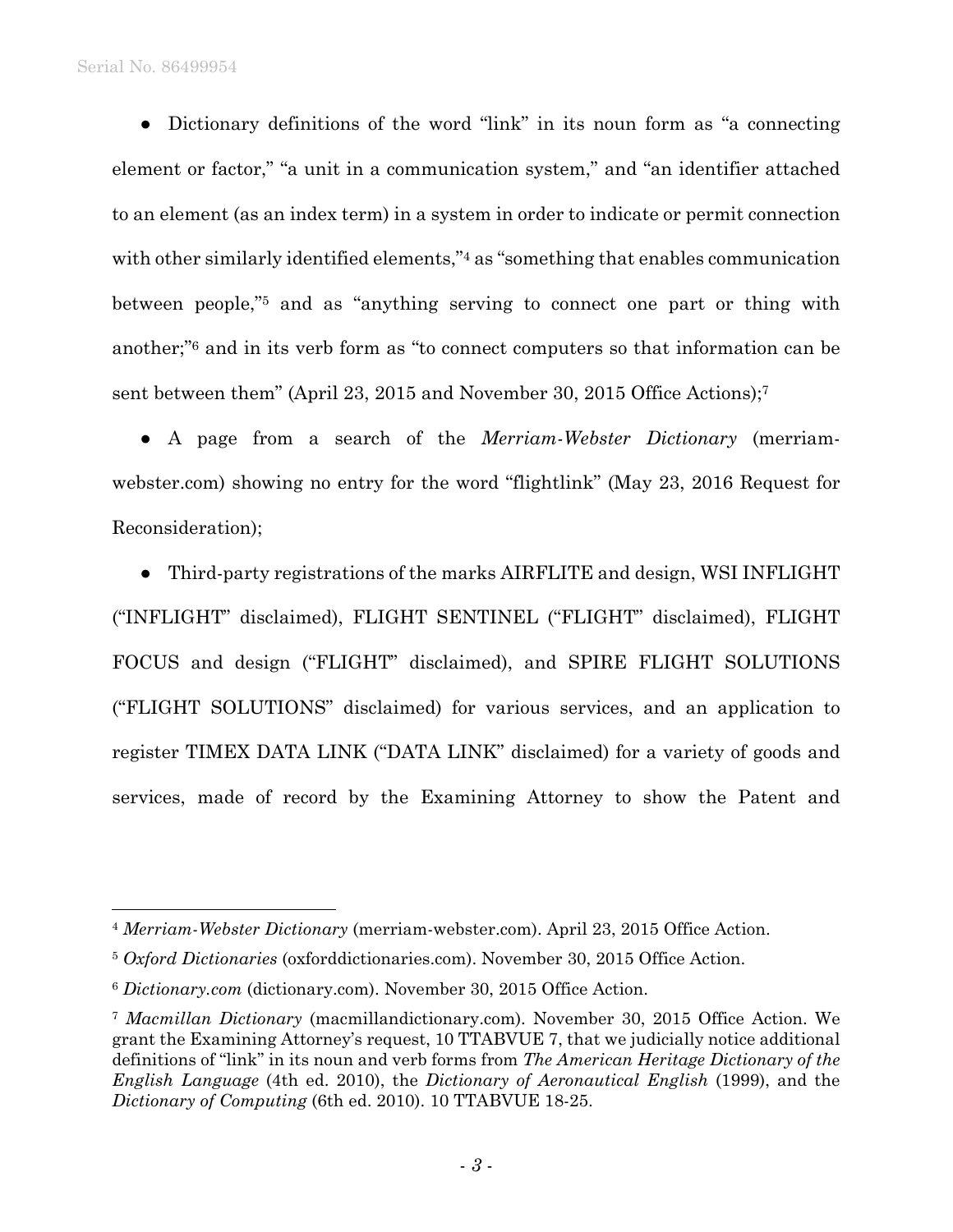Trademark Office's past treatment of the words "FLIGHT" and "LINK" in applications for registration (April 23, 2015);8

• Pages from Applicant's website at airdate.com (November 30, 2015 Office Action and June 13, 2016 Denial of Request for Reconsideration); and

● Third-party registrations of the marks DRIVERLINK, QUIKLINK, ACULINK, nůLink, FLIGHT BRIEF, FLIGHTGUARDIAN, FLIGHTCAM, FLIGHTMAX, FLIGHT SENTINEL ("FLIGHT" disclaimed), and SPIRE FLIGHT SOLUTIONS ("FLIGHT SOLUTIONS" disclaimed), for various goods and services, and the application to register TIMEX DATA LINK, made of record by Applicant to show the Patent and Trademark Office's past treatment of the words "FLIGHT" and "LINK" in applications for registration (May 23, 2016 Request for Reconsideration).9

## **II. Analysis**

1

Section 2(e)(1) of the Trademark Act prohibits registration on the Principal Register of "a mark which, (1) when used on or in connection with the goods of the applicant is merely descriptive ... of them." 15 U.S.C.  $\S$  1052(e)(1). "A mark that is 'suggestive' may be registered, but a mark that is 'merely descriptive' may not be

<sup>8</sup> The application has become abandoned and we have given it no consideration. *Interpayment Services Ltd. v. Docters & Thiede*, 66 USPQ2d 1463 (TTAB 2003) (applications show only that they have been filed).

<sup>9</sup> Applicant noted in its Request for Reconsideration that three of the registrations have been cancelled. We have given them no consideration. *See Action Temporary Services Inc. v. Labor Force Inc*., 870 F.2d 1563, 10 USPQ2d 1307, 1309 (Fed. Cir. 1989); *Time Warner Entertainment Co. v. Jones*, 65 USPQ2d 1650 (TTAB 2002). Any benefits conferred by the registrations, including the evidentiary presumptions afforded by Section 7(b) of the Trademark Act were lost when the registrations were cancelled. *See, e.g., Anderson, Clayton & Co. v. Krier*, 478 F.2d 1246, 178 USPQ 46 (CCPA 1973).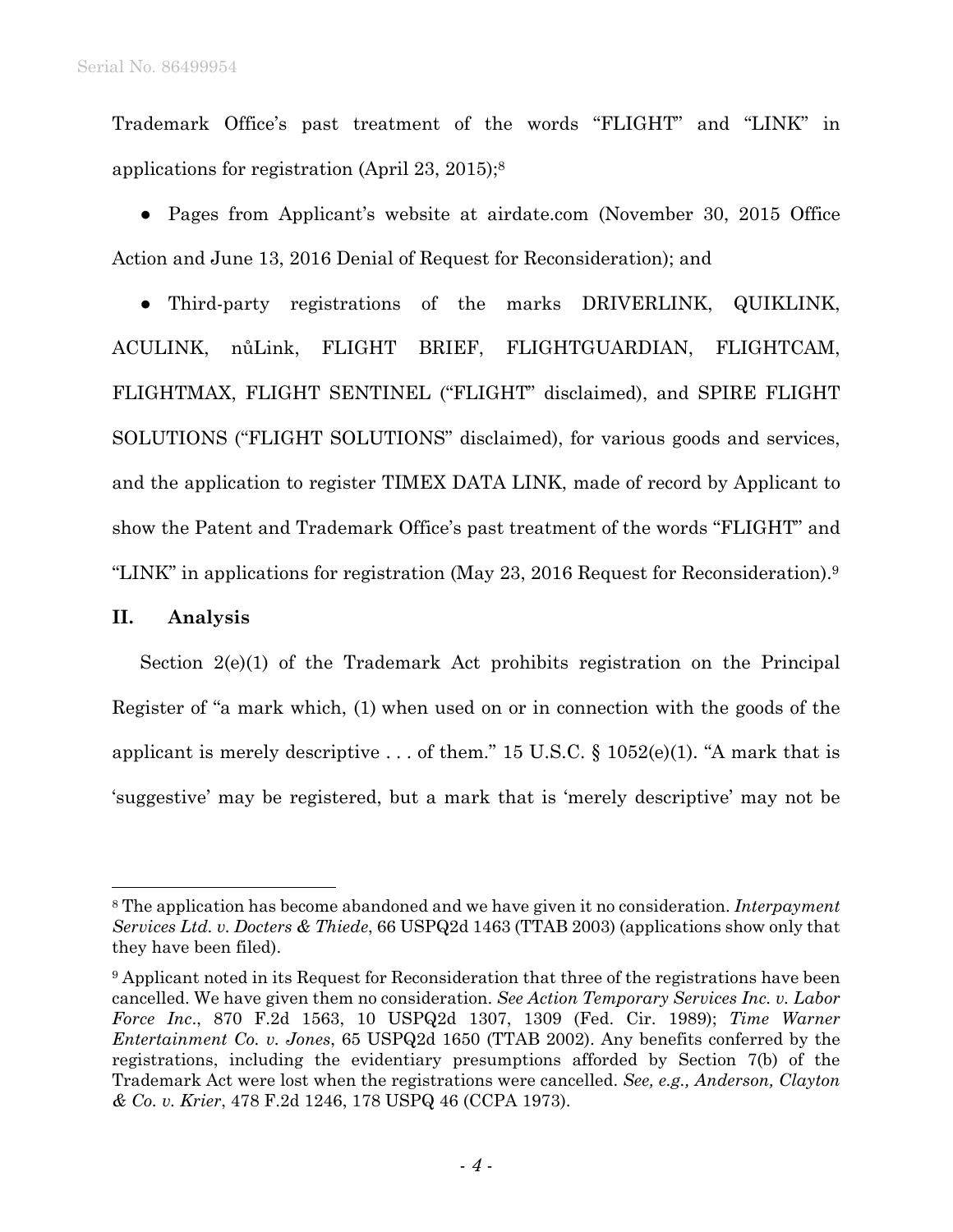registered without showing that it has acquired secondary meaning." *StonCor Group, Inc. v. Specialty Coatings, Inc.*, 759 F.3d 1327, 111 USPQ2d 1649, 1652 (Fed. Cir. 2014).

"The line between a mark that is merely descriptive and may not be registered absent secondary meaning, and one that is suggestive and may be registered, is that a suggestive mark 'requires imagination, thought and perception to reach a conclusion as to the nature of the goods,' while a merely descriptive mark 'forthwith conveys an immediate idea of the ingredients, qualities or characteristics of the goods.'" *Duo ProSS Meditech Corp. v. Inviro Medical Devices Ltd.*, 695 F.3d 1247, 103 USPQ2d 1753, 1755 (Fed. Cir. 2012) (quoting *In re Abcor Dev. Corp.*, 588 F.2d 811, 200 USPQ 215, 218 (CCPA 1978)); *see also In re Chamber of Commerce of the U.S.*, 675 F.3d 1297, 102 USPQ2d 1217, 1219 (Fed. Cir. 2012). The "immediate idea" of a quality, feature, function, or characteristic of the goods or services conveyed by a descriptive term "must be conveyed forthwith with a 'degree of particularity.'" *Goodyear Tire & Rubber Co. v. Continental General Tire Inc.*, 70 USPQ2d 1067, 1069 (TTAB 2003) (citing *In re TMS Corp. of the Americas*, 200 USPQ 57, 59 (TTAB 1978) and *In re Entenmann's Inc.*, 15 USPQ2d 1750, 1751 (TTAB 1990)).

Whether a mark is merely descriptive is determined in relation to the goods or services for which registration is sought, not in the abstract or on the basis of guesswork. *In re Fat Boys Water Sports LLC*, 118 USPQ2d 1511, 1512 (TTAB 2016). "In other words, we evaluate whether someone who knows what the [services] are will understand the mark to convey information about them." *Id*. (citing *Duo ProSS*,

- *5* -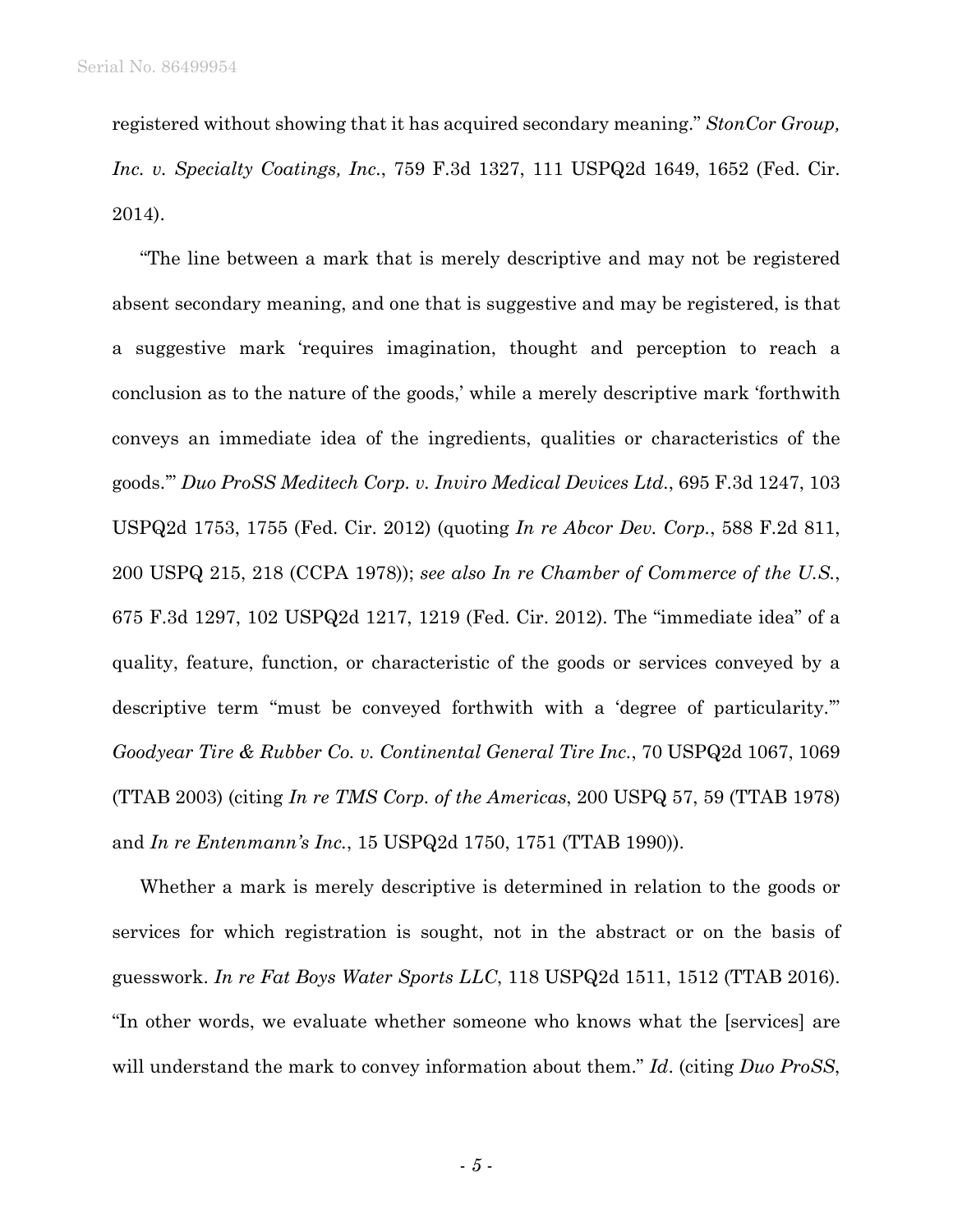103 USPQ2d at 1757). "The Board resolves doubts as to the mere descriptiveness of a mark in favor of the applicant." *Id*. (citing *In re Stroh Brewery*, 34 USPQ2d 1796, 1797 (TTAB 1994)).

Applicant's position is that the Examining Attorney "has relied on various materials obtained from the internet, including Applicant's own website, in order to re-define Applicant's relevant services based on Applicant's actual use of the 'FLIGHTLINK' mark" from the actual identification of services in the application to "meteorological and weather services provided to various airplanes and airline fleets connected to a shared voice and data communications system for safe travel, airspace management and accurate real-time aviation monitoring, analysis and reporting." 8 TTABVUE 3. Applicant argues that FLIGHTLINK "is suggestive of the stated services because it is a unitary, compound mark having at least two readily apparent meanings from the mark itself, resulting in a double entendre, such that any import would not be understood without a measure of analysis, imagination and/or mental pause." 8 TTABVUE 3.10 Applicant accepts the meanings of the words "flight" and "link" from the dictionary definitions made of record by the Examining Attorney, but contends that its compound mark comprised of those words "conveys at least two different meanings when considered in relation to Applicant's services of [sic] Applicant's services as defined by the Examiner in which one of the meanings is

<sup>&</sup>lt;sup>10</sup> For purposes of Section  $2(e)(1)$  of the Trademark Act, a "double entendre" is "an expression that has a double connotation or significance *as applied to the goods or services*. The mark that comprises the 'double entendre' will not be refused registration as merely descriptive if one of its meanings is not merely descriptive in relation to the goods or services." Trademark Manual of Examining Procedure Section 1213.05(c) (Oct. 2016) (emphasis in original).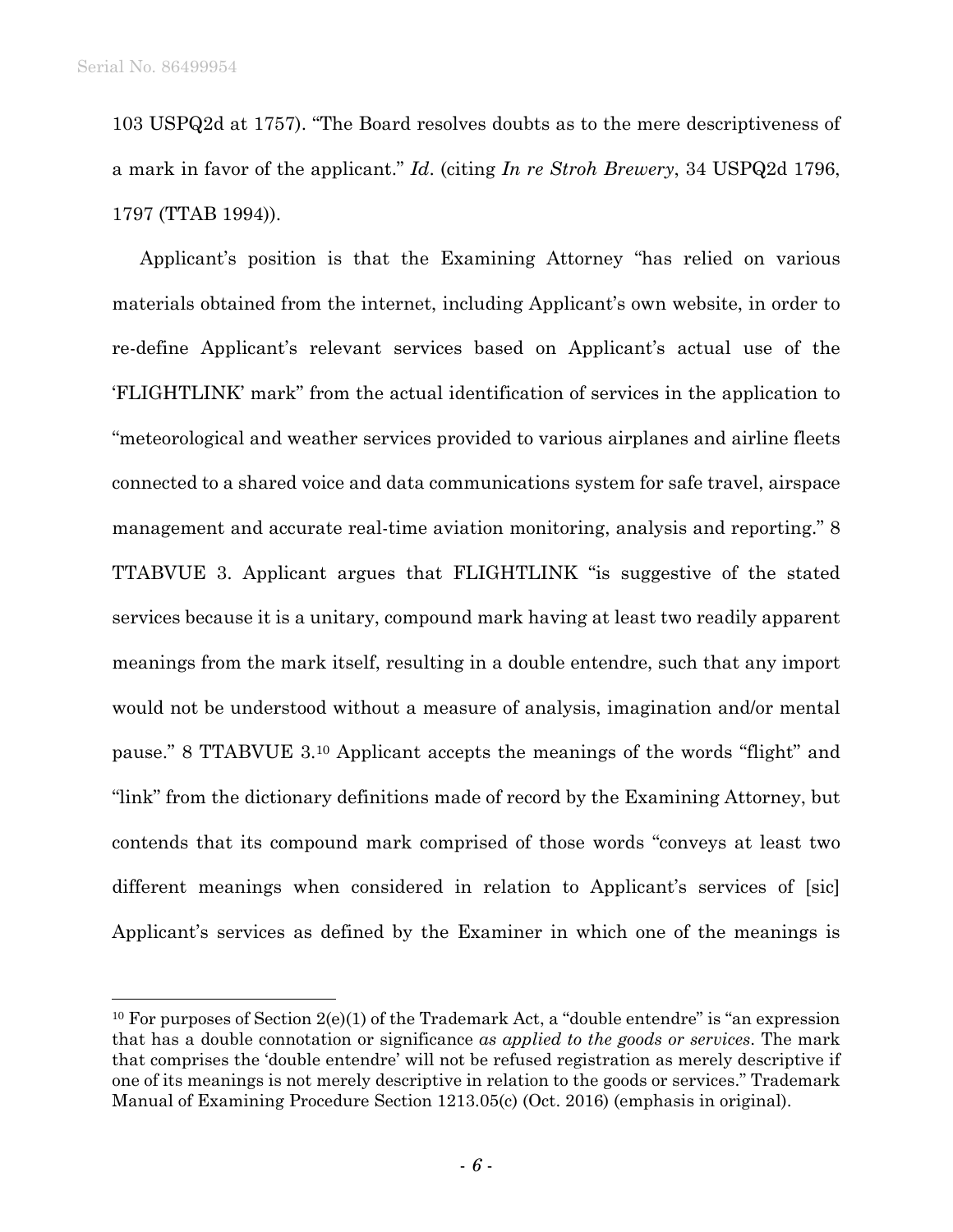plainly NOT descriptive of such services. In other words, the compound word mark 'FLIGHTLINK' comprises a *double entendre* in that it has multiple interpretations in the context of Applicant's services as stated by the Examiner." 8 TTABVUE 5-6 (emphasis in original).11 Applicant argues that FLIGHTLINK is suggestive, not merely descriptive, because it "requires imagination, thought or perception to reach a conclusion as to the nature of the services." 8 TTABVUE 7. In its reply brief, Applicant argues more specifically that "[w]hile the mark FLIGHTLINK may *suggest* that the related services may have something to do with an airplane due to the term 'flight' in the mark, the impression of the overall mark FLIGHTLINK in connection with providing weather information does NOT immediately convey information regarding an important feature, function or purpose of the identified services." 11 TTABVUE 4 (emphasis in original).

The Examining Attorney's position is that "it is clear that consumers will immediately recognize and perceive the nature of the identified services when encountering the mark FLIGHTLINK with meteorological and weather services provided to various airplanes and airline fleets connected to a shared voice and data communications system for safe travel, airspace management and accurate real-time aviation monitoring, analysis and reporting." 10 TTABVUE 9. The Examining

<sup>&</sup>lt;sup>11</sup> The two meanings of FLIGHTLINK argued by Applicant in support of its double entendre theory are (1) "connections between flights or airplanes," and (2) "a unit in a communication system related to airplanes or flights." 8 TTABVUE 6-7. Applicant argues that the first meaning is not descriptive because "making connections between flights or airplanes has absolutely nothing to do with Applicant's services." 8 TTABVUE 6. Applicant states that the second meaning "is descriptive of a component or function of the system that provides the services." 8 TTABVUE 7.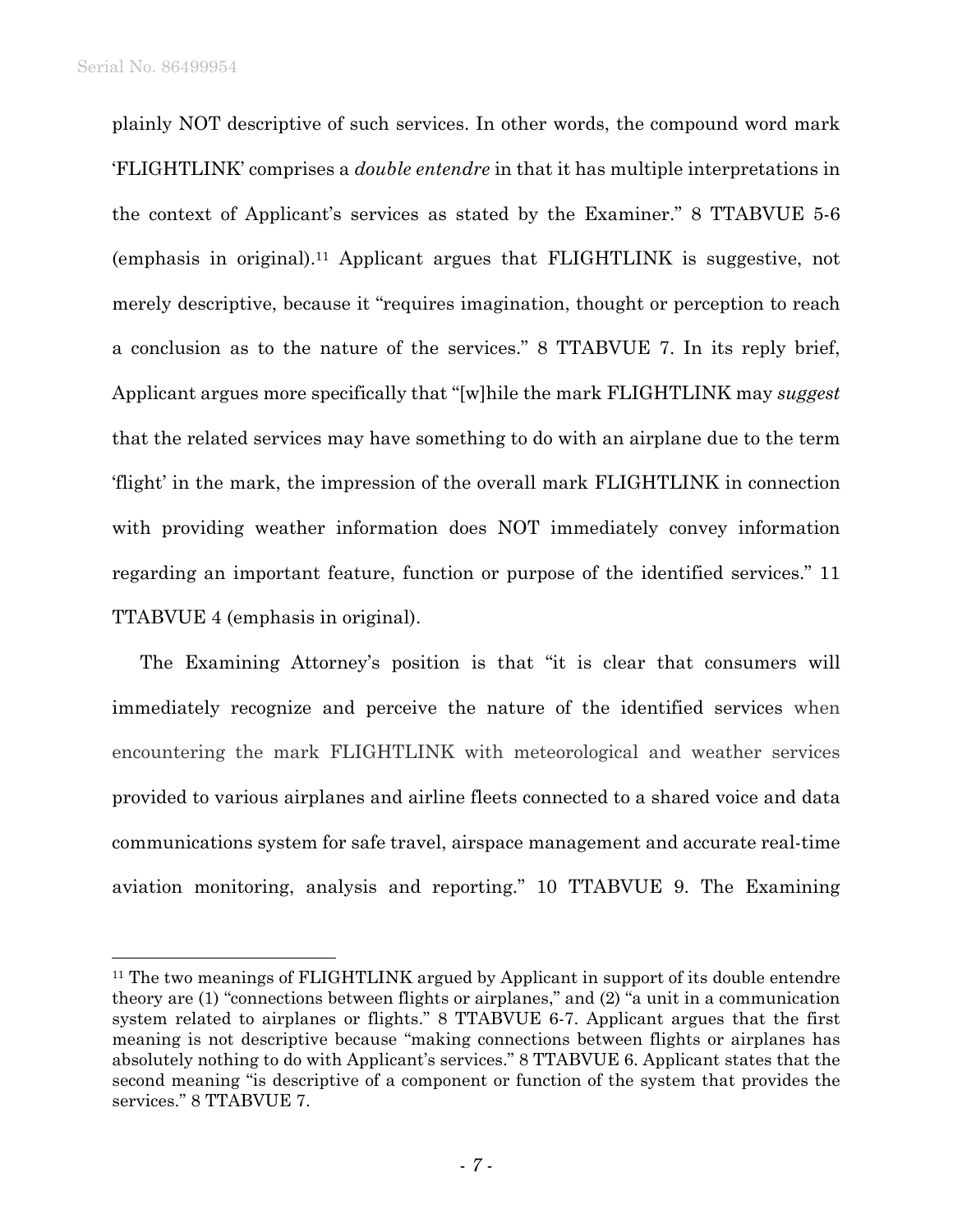Attorney characterizes "the descriptive impression created by the mark" as "providing meteorological and weather services to airplanes and airline fleets/carriers connected to/through a shared datalink for safe travel, airspace management and accurate real-time aviation monitoring, analysis and reporting." 10 TTABVUE 11.

The Examining Attorney bases his conclusion of mere descriptiveness upon the dictionary definitions of "flight" and "link" set forth above, statements in Applicant's specimen of use that "*connected aircraft* benefit from a wide range of aviation applications that enhance the operating of *partnering airlines*, including automatic, global real-time aircraft position reports" and that "[t]he *shared satellite datalink provides carriers* with improved air-ground and ground-air communications, including both voice & text during each *flight*," 10 TTABVUE 8 (emphasis supplied by the Examining Attorney), and the following statements on Applicant's website:

> 1. "FlightLink is a complete 'end-to-end' solution that includes a multi-function atmospheric and GPS sensors, *dedicated two-way satellite communication system*, and ground-based data management and quality assurance.";

> 2. "FlightLink is compatible with all aircraft types, and the *communication architecture provides real-time two way information exchange* at any altitude, everywhere aircraft fly, even over the poles.";

> 3. "The FlightLink system includes a dedicated Iridium satellite *datalink* and operates automatically, requiring no crew involvement."; and

> 4. "The patented TAMDAR sensor collects sophisticated weather data through the upper atmosphere during the flight of an aircraft, and *transmits the information via Iridium satellites in real-time* for analysis and assimilation into high-resolution weather forecasting models."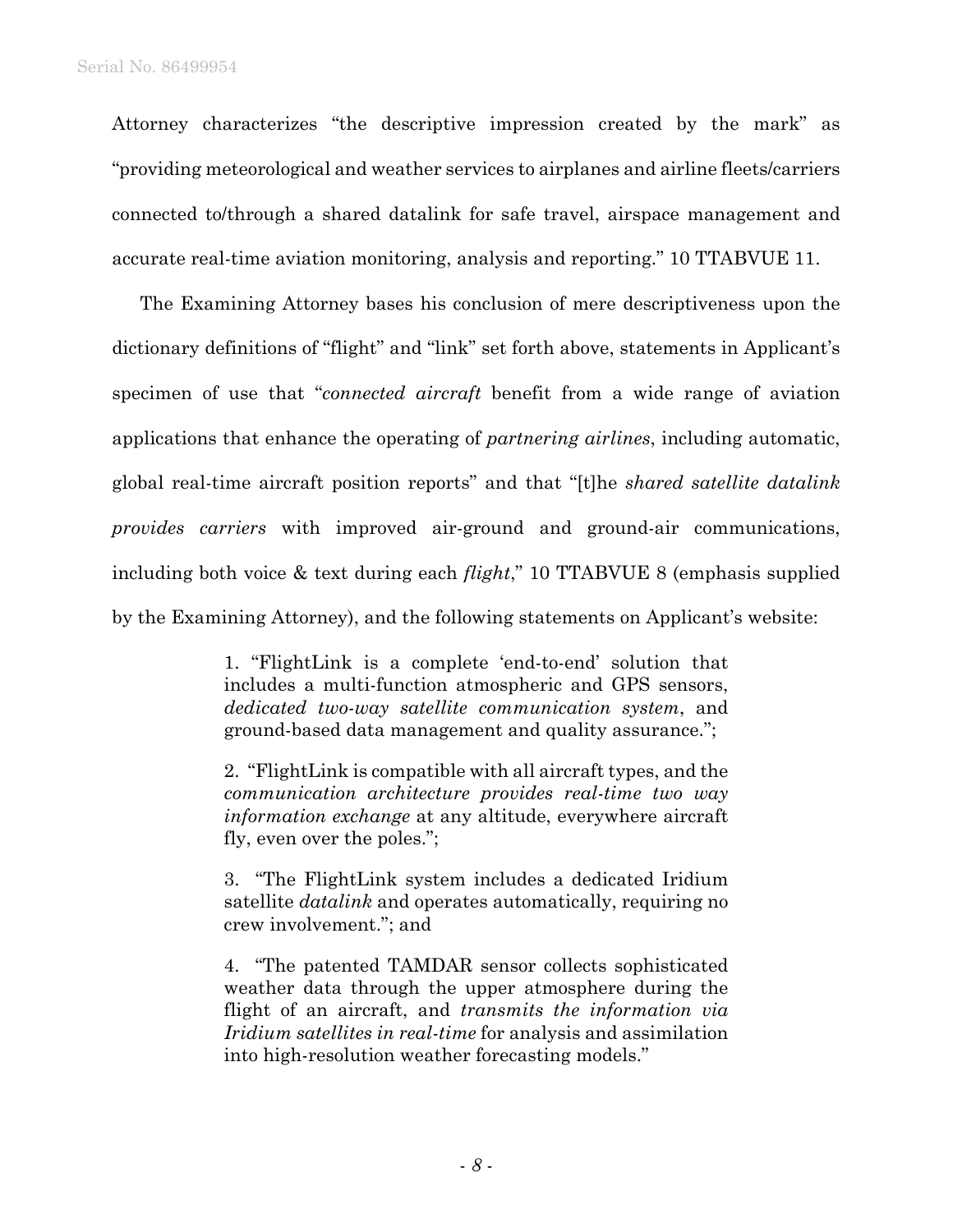10 TTABVUE 8 (emphasis supplied by the Examining Attorney).12

We disagree with the Examining Attorney's conclusion that Applicant's mark is merely descriptive, and find that FLIGHTLINK does not forthwith convey an immediate idea of the qualities or characteristics of Applicant's identified services, with any degree of particularity.<sup>13</sup> A consumer of the meteorological services identified in the application would not immediately understand them to involve "airplanes and airline fleets/carriers connected to/through a shared datalink for safe travel, airspace management and accurate real-time aviation monitoring, analysis and reporting," as the Examining Attorney contends. 10 TTABVUE 11. If a consumer could ever glean that understanding from the mark as applied to the identified services, which we doubt, it would only be after the sort of painstaking analysis of extrinsic materials undertaken by the Examining Attorney. If "one must exercise mature thought or follow a multi-stage reasoning process in order to determine what product or service characteristics the term indicates, the term is suggestive rather than merely descriptive." *In re Tennis in the Round, Inc.*, 199 USPQ 496, 498 (TTAB 1978).

<sup>12</sup> We find that Applicant's specimen has limited probative value on the issue of whether FLIGHTLINK is merely descriptive of the services identified in the application given the Examining Attorney's position that the specimen did not show the mark in use in commerce for any of those services. Because Applicant's website essentially describes the same "technological weather system" that the Examining Attorney found was described in the specimen, we find that the website also has limited probative value.

<sup>&</sup>lt;sup>13</sup> At the same time, we reject Applicant's double entendre theory because we find that neither of the two meanings of the mark argued by Applicant, "connections between flights or airplanes" and "a unit in a communication system related to airplanes or flights," 8 TTABVUE 6-7, conveys meaningful information about the services identified in the application with any degree of particularity. As discussed below, the mark is vague as to its meaning in the context of the identified services, making it at least suggestive.